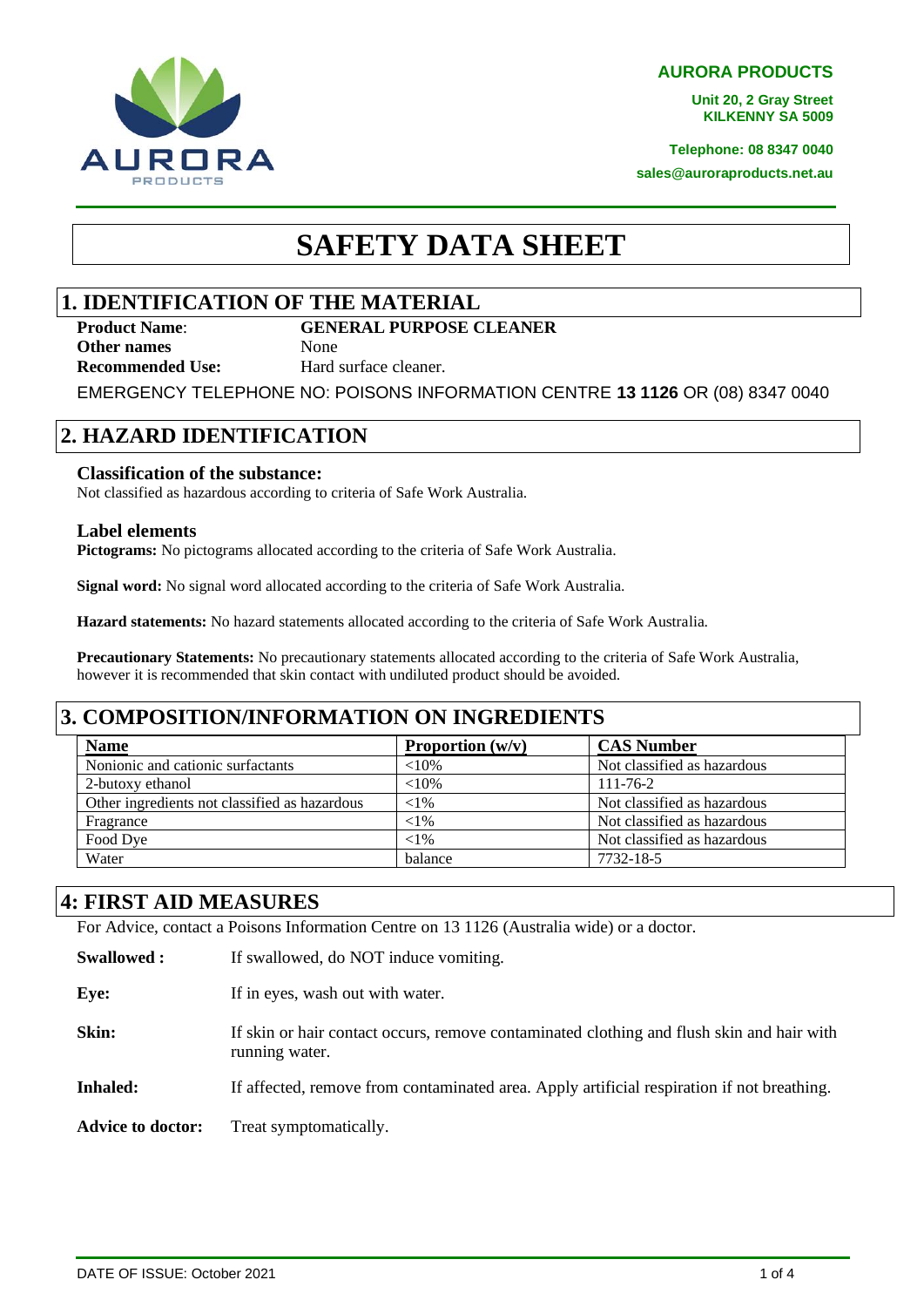# **5: FIRE FIGHTING MEASURES**

Non-flammable

| <b>Specific Hazards:</b>                      | No specific hazards known. If strongly heated in a fire,              |
|-----------------------------------------------|-----------------------------------------------------------------------|
|                                               | decomposition products may include oxides of carbon.                  |
| <b>Extinguishing Media:</b>                   | Water spray. (Non-flammable.)                                         |
| <b>Unsuitable Extinguishing Media:</b>        | None known or expected.                                               |
| <b>Protective Equipment for Firefighters:</b> | Wear full protective clothing and self-contained breathing apparatus. |
| <b>Additional Advice:</b>                     |                                                                       |
| <b>Hazchem Code</b>                           | No Hazchem code is set for this product under ADG code.               |
|                                               |                                                                       |

### **6: ACCIDENTAL RELEASE MEASURES**

#### **Observe all relevant local, federal and international regulations.**

| <b>Protective measures:</b> Avoid contact with spilled or released material. Immediately remove all contaminated |
|------------------------------------------------------------------------------------------------------------------|
| clothing. For guidance on selection of personal protective equipment see Chapter 8 of                            |
| this Material Safety Data Sheet. For guidance on disposal of spilled material see                                |
| Chapter 13 of this Material Safety Data Sheet. Shut off all leaks if this is possible                            |
| without personal risk. Contain to prevent environmental contamination. Prevent from                              |
| spreading or entering drains, ditches or rivers using sand, earth or other inert barriers.                       |

**Spills**: Spills are slippery. Clean up all spills promptly. For small liquid spills (< 1 drum), mop up all possible material and place in a sealable container for re-use or disposal. Rinse off remainder with water. Dispose in accordance with Federal, State and Local regulations. For large spills (> 1 drum), transfer by mechanical means, such as vacuum truck, to a salvage tank for recovery or safe disposal. .Rinse off remaining residue with water. Dispose in accordance with Federal, State and Local regulations.

### **7: HANDLING AND STORAGE**

| <b>Precautions:</b> | Avoid contact with skin and eyes.<br>Wear suitable protective clothing and equipment (PPE) to prevent skin and eye contact.                                       |
|---------------------|-------------------------------------------------------------------------------------------------------------------------------------------------------------------|
| <b>Storage:</b>     | Store, tightly sealed, away from foodstuffs.<br>Ensure containers are correctly labelled, protected from potential damage and properly<br>sealed when not in use. |

### **8: EXPOSURE CONTROLS/PERSONAL PROTECTION**

**Exposure limits:** No exposure limits available for this product, however, limits for its hazardous ingredient is as follows:

| Ingredient          | Reference | $\mathbf{T}$ <b>VX</b> $\prime$<br>P |                        | <b>CTLI</b><br>ƏILL |                          |
|---------------------|-----------|--------------------------------------|------------------------|---------------------|--------------------------|
|                     |           | ppm                                  | $\mathbf{m}\mathbf{m}$ | ppm                 | $\mathbf{m}\mathbf{m}$ . |
| ethanol<br>∠-butoxv | un        | ററ<br>ZU                             | 96.9                   | FΩ<br>υU            | 242                      |

#### **Recommended Minimum Personal Protective Equipment:**

**EYE PROTECTION:** Safety glasses with side shields or splash proof chemical goggles. **GLOVE TYPE:** PVC or Neoprene gloves **RESPIRATOR:** Not normally required under normal use conditions or potential mis-use.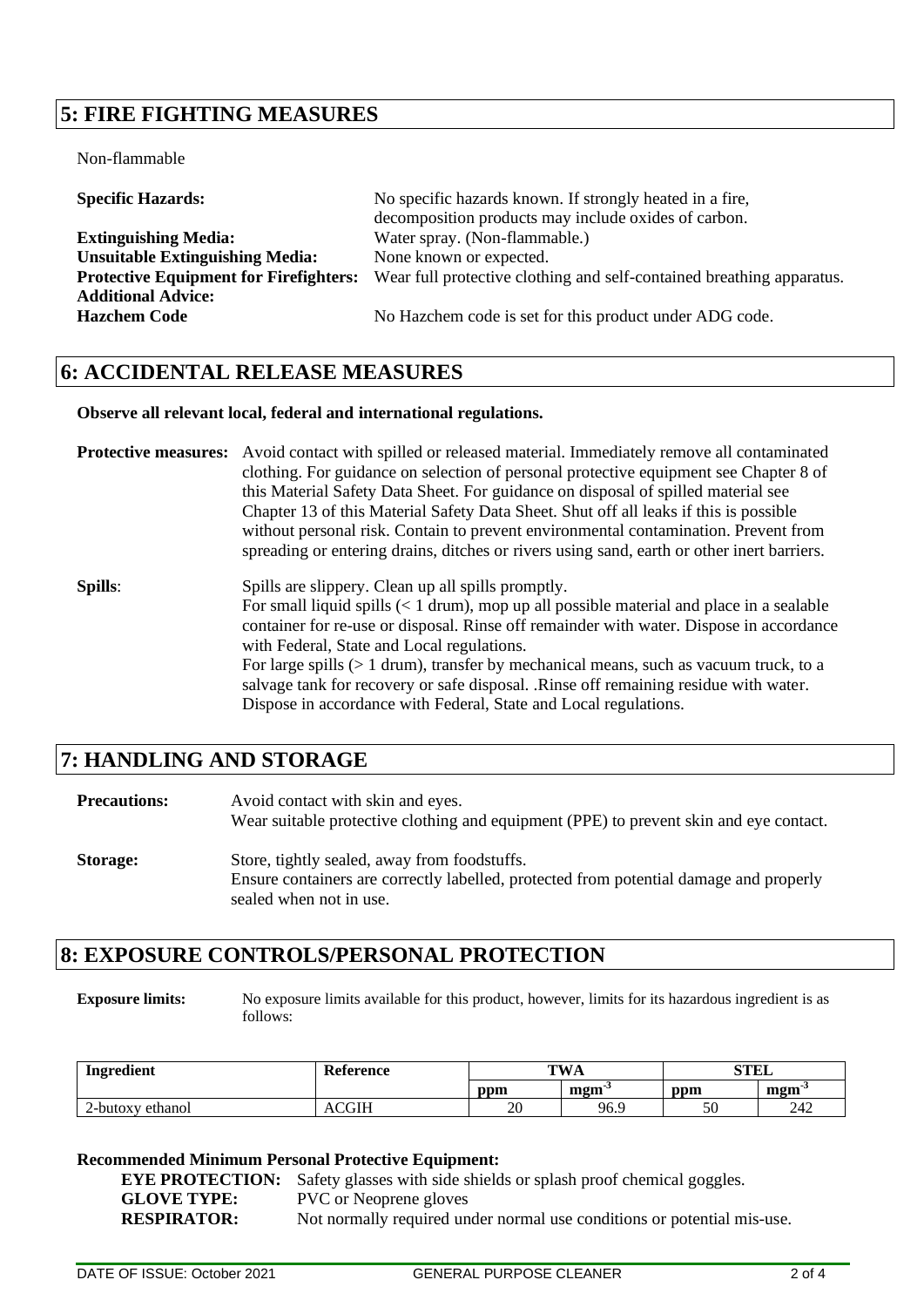# **9: PHYSICAL AND CHEMICAL PROPERTIES**

| Appearance              | Clear, green mobile liquid with lemon fragrance. |
|-------------------------|--------------------------------------------------|
| <b>Boiling Point</b>    | $100^{\circ}$ C                                  |
| <b>Vapour Pressure</b>  | not determined                                   |
| <b>Specific Gravity</b> | $1.0$ g/cm <sup>3</sup>                          |
| <b>Flash Point</b>      | none                                             |
| Solubility in water     | Miscible in all proportions                      |
| pH                      | $8 \ (\pm 0.5)$ neat                             |
|                         |                                                  |

# **10: STABILITY AND REACTIVITY**

| <b>Chemical Stability:</b><br><b>Conditions to Avoid:</b> | Stable under ambient storage conditions.<br>Avoid storing at temperatures above 40°C or below 2°C. Storing in<br>temperatures outside this range may lead to instability. This instability is not<br>hazardous however, and once the product is returned to a temperature within<br>the range above, gentle mixing will return it to a uniform state. |
|-----------------------------------------------------------|-------------------------------------------------------------------------------------------------------------------------------------------------------------------------------------------------------------------------------------------------------------------------------------------------------------------------------------------------------|
| <b>Material to Avoid:</b>                                 | Do not mix with other chemicals.                                                                                                                                                                                                                                                                                                                      |
| Decomposition:                                            | If heated to decomposition, e.g. in a fire, oxides of carbon and nitrogen may be<br>evolved.                                                                                                                                                                                                                                                          |
| <b>Hazardous Reactions:</b>                               | No hazard reactions known or expected.                                                                                                                                                                                                                                                                                                                |

# **11: TOXICOLOGICAL INFORMATION**

#### **Possible Health Effects:**

| Acute:     |                                                                                                                                                                |
|------------|----------------------------------------------------------------------------------------------------------------------------------------------------------------|
| Swallowed: | May be irritant. Ingestion of large quantities may induce gastrointestinal irritation.<br>Aspiration during swallowing, or vomiting may severely affect lungs. |
| Eye:       | May be irritant.                                                                                                                                               |
| Skin:      | Prolonged exposure, especially to the concentrate, may lead to de-fatting of the skin,<br>resulting in dryness, possible cracking and dermatitis.              |
| Inhaled:   | Spray mist may be irritant to the respiratory tract, (especially the concentrate).                                                                             |

#### **Toxicity Data:**

No data exists for this product or its ingredients.

# **12: ECOLOGICAL INFORMATION**

| <b>Environment:</b><br>Data Sheet. | Avoid release to the environment. Refer to Chapter 6 of this Material Safety       |
|------------------------------------|------------------------------------------------------------------------------------|
| <b>Ecotoxicity:</b>                | Considered to have a low impact on the environment under normal use<br>conditions. |